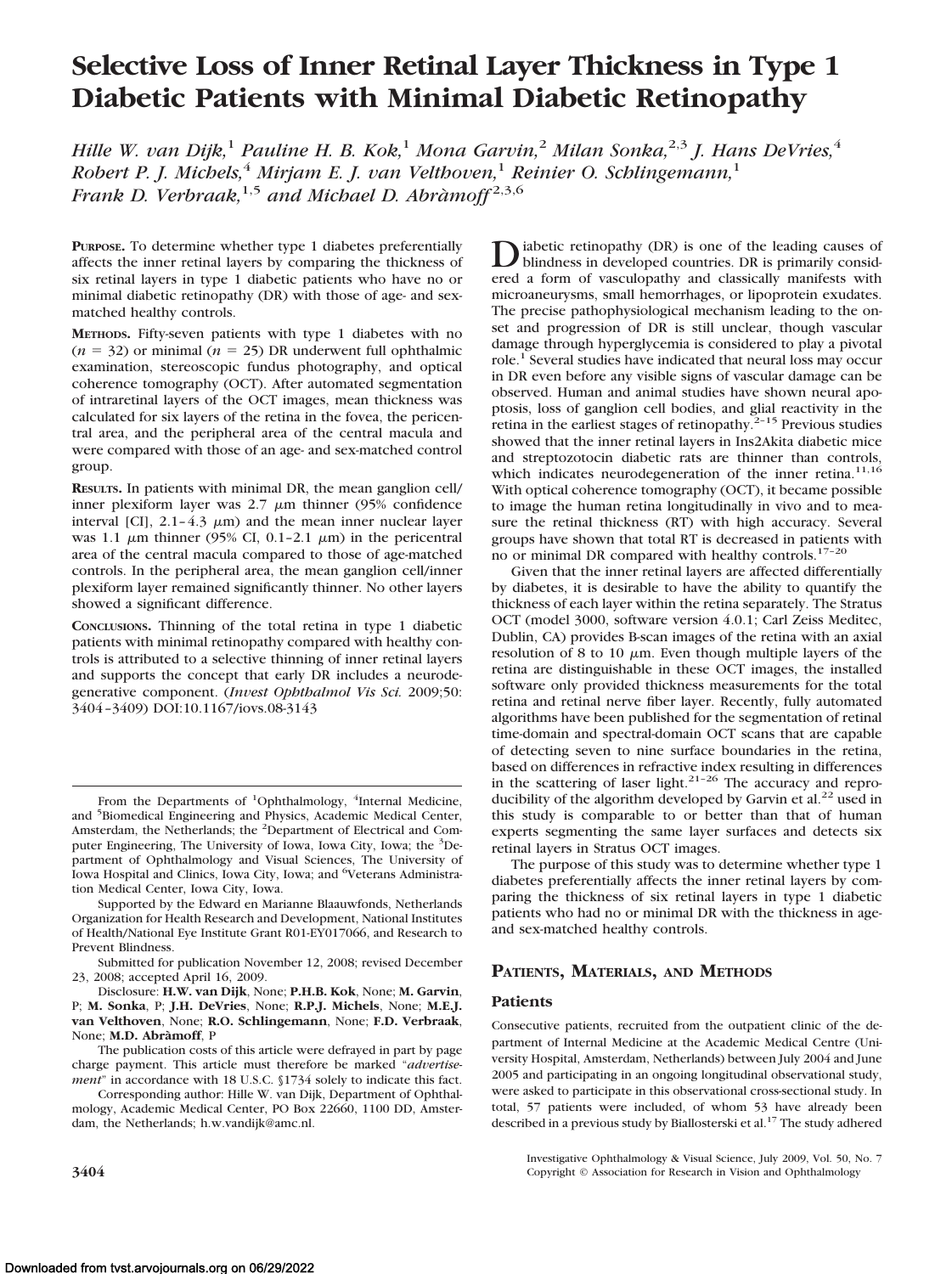

**FIGURE 1.** Macular B-scan with intraretinal surfaces as indicated by the red lines and corresponding retinal layers. A, retinal nerve fiber layer; B, ganglion cell layer plus inner plexiform layer; C, inner nuclear layer; D, outer plexiform layer; E, outer nuclear layer plus inner segments (photoreceptors); F, outer segments (photoreceptors).

to the tenets of the Declaration of Helsinki. Investigative review board approval was obtained at both the Academic Medical Centre and the University of Iowa, and all participants gave written informed consent.

Visual acuity was measured with the use of an Early Treatment Diabetic Retinopathy Study chart at 4 m. Best-corrected visual acuity was recorded as Snellen equivalent. After pupil dilation with 0.5% phenylephrine hydrochloride and 0.1% tropicamide, both eyes were examined with a stereoscopic slit lamp biomicroscope and a handheld lens (SuperField; Volk Optical, Inc., Mentor, OH), and OCT images were obtained. In addition, stereoscopic fundus photographs were taken (TRC-50IX; Topcon Corporation, Tokyo, Japan). Age, sex, duration and type of diabetes, and recent HbA1c level (within 3 months) were recorded.

Inclusion criteria were diagnosis of type 1 diabetes mellitus (DM) and no or minimal DR, as determined by a retinal specialist through indirect fundoscopy and slit lamp stereo biomicroscopy and stereoscopic fundus photography. Minimal DR was defined as the presence of at least one microaneurysm or hemorrhage in the central retina but no other diabetic lesions (second stage of the International Clinical Diabetic Retinopathy Disease Severity Scale).<sup>27</sup> Exclusion criteria were refractive errors over  $S + 5$  or under  $S - 8$  D, visual acuity less than

20/25, significant media opacities, and previous diagnosis of glaucoma, uveitis, or retinal disease. Healthy control subjects were age and sex matched with patients and did not have any diagnosed ocular disease, diabetes, or other systemic disease.

## **Optical Coherence Tomography Imaging**

All subjects were examined with the Stratus OCT (model 3000, software version 4.0.1; Carl Zeiss Meditec). The fast macular thickness OCT protocol was performed. This scan protocol obtains six crosssectional B-scans, 6 mm in length, at equally spaced angular orientations (30°) in a radial spoke pattern centered on the fovea. A previous study by Biallosterski et al.<sup>17</sup> showed a significant correlation ( $R =$  $0.93; P \le 0.0001$ ) between the mean RT of the left and right eyes of the same subject. Therefore, in this study only the right eyes of patients and controls were used for further analysis. For analysis of the retina, three retinal areas were defined. They were: (1) the fovea, the central circle with a diameter of 1 mm; (2) the pericentral area, a donut-shaped ring centered on the fovea that had an inner diameter of 1 mm and an outer diameter of 3 mm; and (3) the peripheral area, with an inner diameter of 3 mm and an outer diameter of 6 mm.

### **Automated Segmentation of Retinal Surfaces**

Segmentation was performed in two stages. First, a three-dimensional (3D) macular volume from the raw data of the 6 radial OCT scans was created. Second, the seven surfaces within this 3D macular image were determined. Briefly, the seven surfaces defining the six layers were found in each 3D volume by transforming the segmentation task into that of finding a minimum-cost closed set in a geometric graph constructed from edge/regional information and a priori determined surface smoothness and interaction constraints. Correspondence with human expert segmentation has been studied and published.<sup>25</sup> The six layers that could be identified were interpreted as follows (from the inner to the outer surface): A, retinal nerve fiber layer; B, ganglion cell layer plus inner plexiform layer; C, inner nuclear layer; D, outer plexiform layer; E, outer nuclear layer plus inner segments (photoreceptors); F, outer segments (photoreceptors) (Fig. 1).

### **Thickness Measurement of the Separate Layers**

Each of the six B-scans was divided into two half-sections, from the foveal center to the most peripheral measured A-scan (Fig. 2). Each of



**FIGURE 2.** Twelve half-sections of the six B-scans of the fast macular thickness OCT scan protocol. The *dotted lines* indicate the transition between the foveal area, pericentral area, and peripheral area.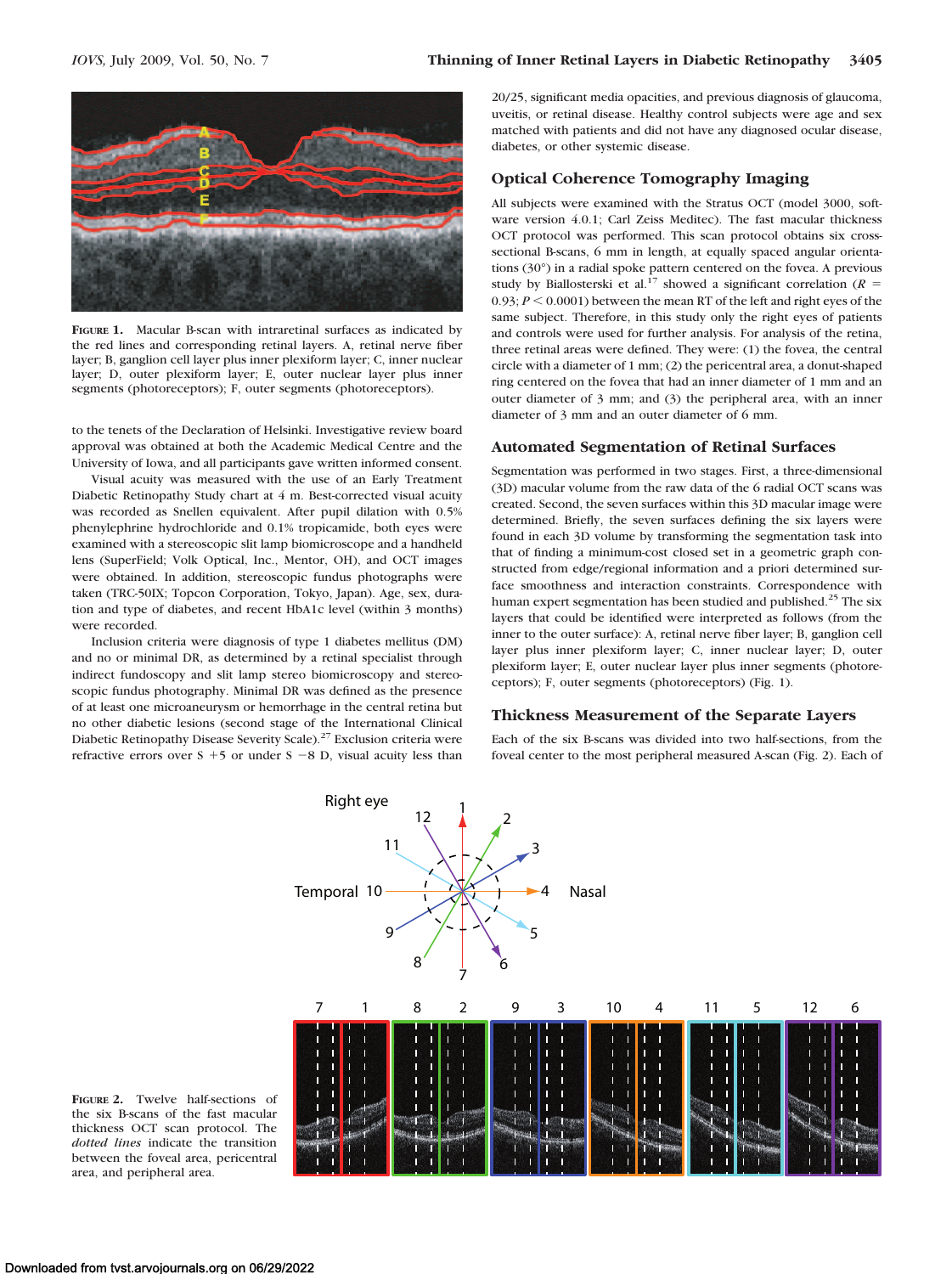| <b>Parameters</b>      | Patients with and<br>without Minimal<br>DR $(n = 57)$ | <b>Patients without</b><br>DR $(n = 32)$ | Patients with<br><b>Minimal DR</b><br>$(n = 25)$ | Controls<br>$(n = 5)$ |  |
|------------------------|-------------------------------------------------------|------------------------------------------|--------------------------------------------------|-----------------------|--|
| Age (years)            | $33 \pm 11$                                           | $30 \pm 11^*$                            | $37 \pm 10^*$                                    | $33 \pm 11$           |  |
| Sex (M:F)              | 21:36                                                 | 11:21                                    | 10:15                                            | 25:34                 |  |
| Duration of DM (years) | $17.6 \pm 9.2$                                        | $14 \pm 8^*$                             | $22 \pm 9^*$                                     | <b>NA</b>             |  |
| HbA1C $(\%)$           | $8.1 \pm 1.1$                                         | $8.0 \pm 1.2$                            | $8.1 \pm 0.9$                                    |                       |  |

**TABLE 1.** Characteristics of Patients with Type 1 Diabetes with and without Minimal DR and Controls

Values are mean  $\pm$  SD for all subjects in each group. HbA1C, glycosylated hemoglobin; NA, not applicable;  $-$ , not performed.

\* Significant difference between patients with DM type 1 with minimal DR and patients with DM type 1 without DR.

the 12 half sections consisted of 64 A-scans. An A-scan is an axial depth scan at a given lateral point in the retina. A cross-sectional scan (B-scan) may be achieved by laterally combining 128 of these A-scans. The central A-scans from 1 to 11 defined the foveal area; the pericentral area was defined by A-scans 12 to 32, and the peripheral area was defined by A-scans 33 to 64. Within each A-scan, the thickness of the six different layers as detected by the segmentation algorithm was defined. Mean layer thickness (LT) in all three areas—foveal, pericentral, peripheral—for all layers was compared among patients without DR, patients with minimal DR, and healthy controls.

#### **Statistical Analysis**

Statistical analyses were performed (SPSS 16.0.2 for Windows; SPSS, Chicago, IL). Analysis of variance (ANOVA) was used to assess differences in mean age between patients and controls. Mean HbA1c and duration of diabetes in patients with no or minimal DR were compared using the unpaired *t*-test.

Mean RT and mean LT of diabetic patients with DR, diabetic patients without DR, and controls were compared using ANOVA, followed by Bonferroni post hoc analysis to correct for multiple comparisons. Confidence intervals were computed at the  $P = 0.05$  level.

## **RESULTS**

In total, 57 consecutive patients with type 1 diabetes were included in the study, of whom 32 had no DR and 25 had minimal DR. There were significant differences in age and mean duration of diabetes between the diabetic patients with minimal DR and those without DR (Table 1). There was no significant difference in age between patients and controls. Most patients had reasonable glycemic control (mean HbA1c, 8.1%; SD, 1.1).

Mean total RT in all patients with DM compared with healthy controls is shown in Table 2. The pericentral area was significantly thinner in patients than in controls. Division of the patient group into diabetic patients with minimal DR and patients with no DR showed that thinning of the retina was more pronounced in the patient group with minimal DR (Table 3). Total RT in diabetic patients with minimal DR was significantly thinner in the pericentral area than it was in healthy controls.

Mean LT of the six intraretinal layers in the foveal, the pericentral, and the peripheral areas of patients with type 1 DM, with or without minimal DR, compared with healthy controls is shown, respectively, in Tables 4, 5 and 6. Mean LT differences  $(\mu m)$  between patients with type 1 DM with or without minimal DR and age-matched healthy controls in the pericentral area of the macula are depicted in Figures 3 and 4. In the pericentral area, the ganglion cell plus inner plexiform layer and the inner nuclear layer of diabetic patients with minimal DR were significantly thinner than in healthy controls. In the peripheral area, the ganglion cell plus inner plexiform layer remained significantly thinner. In contrast all outer retinal layers did not show a significant difference in layer thickness. Patients with diabetes and no DR showed no significant differences in any LT compared with healthy controls.

**TABLE 2.** Mean RT Measurements ( $\mu$ m) in Patients with Type 1 Diabetes with and without Minimal DR Compared with Controls

|                   |                                                    |                                       |          | 95% CI             |                        |  |
|-------------------|----------------------------------------------------|---------------------------------------|----------|--------------------|------------------------|--|
| <b>Parameters</b> | Patients with and without<br>Minimal DR $(n = 57)$ | <b>Mean Difference</b><br>Lower Bound |          | <b>Upper Bound</b> | Controls<br>$(n = 59)$ |  |
| Fovea             | 207.46                                             | $-0.68$                               | $-9.78$  | 8.41               | 208.14                 |  |
| <b>PCR</b>        | 273.98                                             | $-6.23$                               | $-12.27$ | $-0.18$            | 280.21                 |  |
| <b>PR</b>         | 240.00                                             | $-3.04$                               | $-8.16$  | 2.10               | 243.04                 |  |

CI, confidence interval; PCR, pericentral ring; PR, peripheral ring. The bold values indicate a statistically significant difference between patients and controls ( $P \leq 0.05$ ).

|                                  |                                   |                            | 95% CI                         |                              |                                                  | 95% CI                           |                                  |                              |                            |
|----------------------------------|-----------------------------------|----------------------------|--------------------------------|------------------------------|--------------------------------------------------|----------------------------------|----------------------------------|------------------------------|----------------------------|
| <b>Parameters</b>                | Patients without<br>DR $(n = 32)$ | Mean<br>Difference         | Lower<br><b>Bound</b>          | <b>Upper</b><br><b>Bound</b> | Patients with<br><b>Minimal DR</b><br>$(n = 25)$ | <b>Mean</b><br><b>Difference</b> | Lower<br><b>Bound</b>            | <b>Upper</b><br><b>Bound</b> | Controls<br>$(n = 59)$     |
| Fovea<br><b>PCR</b><br><b>PR</b> | 211.72<br>277.84<br>241.03        | 3.58<br>$-2.38$<br>$-2.01$ | $-9.53$<br>$-11.02$<br>$-9.47$ | 16.69<br>6.27<br>5.46        | 202.00<br>269.05<br>238.69                       | $-6.14$<br>$-11.16$<br>$-4.35$   | $-20.40$<br>$-20.56$<br>$-12.46$ | 8.12<br>$-1.77$<br>3.76      | 208.14<br>280.21<br>243.04 |

Abbreviations as in Table 2. The bold values indicate a statistically significant difference between patients and controls ( $P < 0.05$ ).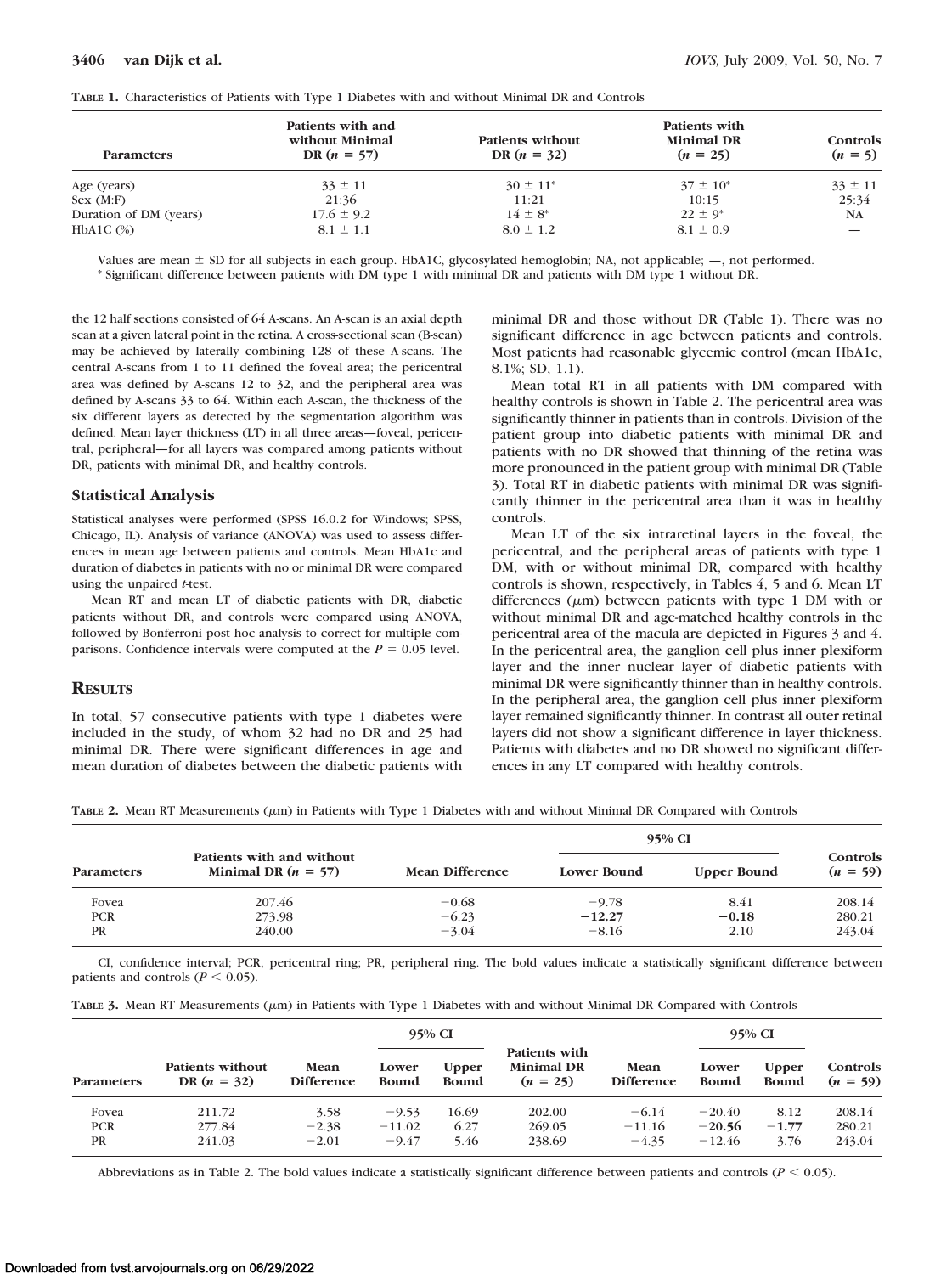**TABLE 4.** Mean LT Measurements (m) of the Individual Intraretinal Layers in the Foveal Area in Patients with Type 1 Diabetes with and without Minimal DR Compared with Controls

|                   |                                   |                           | 95% CI                |                              |                                           |                                  | 95% CI                |                              |                        |
|-------------------|-----------------------------------|---------------------------|-----------------------|------------------------------|-------------------------------------------|----------------------------------|-----------------------|------------------------------|------------------------|
| <b>Parameters</b> | Patients without<br>DR $(n = 32)$ | Mean<br><b>Difference</b> | Lower<br><b>Bound</b> | <b>Upper</b><br><b>Bound</b> | Patients with<br>Minimal<br>DR $(n = 25)$ | <b>Mean</b><br><b>Difference</b> | Lower<br><b>Bound</b> | <b>Upper</b><br><b>Bound</b> | Controls<br>$(n = 59)$ |
| <b>RNFL</b>       | 0.88                              | 0.16                      | $-0.1$                | 0.44                         | 0.66                                      | $-0.06$                          | $-0.36$               | 0.24                         | 0.72                   |
| $GCL + IPL$       | 43.76                             | 3.62                      | $-2.58$               | 9.84                         | 40.60                                     | 0.46                             | $-6.26$               | 7.2                          | 40.14                  |
| <b>INL</b>        | 29.42                             | 0.58                      | $-1.9$                | 3.06                         | 29.1                                      | 0.26                             | $-2.44$               | 2.96                         | 28.84                  |
| <b>OPL</b>        | 16.54                             | 2.30                      | $-0.12$               | 4.70                         | 14.86                                     | 0.62                             | $-2.02$               | 3.22                         | 14.24                  |
| $ONL + IS$        | 115.64                            | $-1.2$                    | $-8.04$               | 5.64                         | 113.02                                    | $-3.82$                          | $-11.26$              | 3.62                         | 116.84                 |
| <b>OS</b>         | 38.36                             | 0.32                      | $-1.28$               | 1.92                         | 39                                        | 0.96                             | $-0.78$               | 2.7                          | 38.04                  |

RNFL, retinal nerve fiber layer; GCL, ganglion cell layer; IPL, inner plexiform layer; INL, inner nuclear layer; OPL, outer plexiform layer; ONL, outer nuclear layer; IS, inner segments; OS, outer segments.

## **DISCUSSION**

With the use of an algorithm that detects six retinal layers in Stratus OCT images and through comparison of patients and age- and sex-matched healthy controls, this study showed that type 1 diabetes preferentially affects the inner retinal layers. In patients with minimal DR, significant thinning was found in the pericentral area of the macula in the ganglion cell plus inner plexiform layer (5.42  $\mu$ m) and the inner nuclear layer (2.16  $\mu$ m). In the peripheral area, only the ganglion cell plus inner plexiform layer was thinner  $(2.14 \mu m)$  in these patients. In contrast, in the outer retinal layers, no significant difference in thickness measurements between the patients with minimal DR and healthy controls could be detected. The mean difference of total RT (11.6  $\mu$ m) in the pericentral ring between type 1 diabetic patients with minimal DR and controls was attributed primarily to a selective thinning of inner retinal layers (9.08  $\mu$ m). In patients without DR, no statistically significant difference in any LT could be found.

Based on these results, we conclude that the inner retina becomes thinner in patients with type 1 diabetes and minimal DR. Previous studies have shown a decrease in total retinal thickness,<sup>17-20</sup> and this study confirms and expands these results. The loss of neural tissue agrees with previous studies showing neuroretinal functional deficits in patients with diabetes, even before the onset of vascular lesions, such as an abnormal electroretinogram, loss of dark adaptation and contrast sensitivity, color vision disturbances, and abnormal microperimetry.28 –35

Our results indicate diabetes has an early neurodegenerative effect on the retina that occurs even though the vascular

**TABLE 5.** Mean LT Measurements (m) of the Individual Intraretinal Layers in the Pericentral Area of the Macula in Patients with Type 1 Diabetes with and without Minimal DR Compared with Controls

|                   |                                          |                           | 95% CI                |                              |                                                  |                           | 95% CI                |                              |                        |
|-------------------|------------------------------------------|---------------------------|-----------------------|------------------------------|--------------------------------------------------|---------------------------|-----------------------|------------------------------|------------------------|
| <b>Parameters</b> | <b>Patients without</b><br>DR $(n = 32)$ | Mean<br><b>Difference</b> | Lower<br><b>Bound</b> | <b>Upper</b><br><b>Bound</b> | Patients with<br><b>Minimal DR</b><br>$(n = 25)$ | Mean<br><b>Difference</b> | Lower<br><b>Bound</b> | <b>Upper</b><br><b>Bound</b> | Controls<br>$(n = 59)$ |
| <b>RNFL</b>       | 16.6                                     | $-0.1$                    | $-1.34$               | 1.54                         | 15.2                                             | $-1.5$                    | $-3.06$               | 0.06                         | 16.7                   |
| $GCL + IPL$       | 105.86                                   | $-0.2$                    | $-3.1$                | 2.7                          | 100.64                                           | $-5.42$                   | $-8.56$               | $-2.26$                      | 106.06                 |
| <b>INL</b>        | 36.26                                    | $-0.04$                   | $-1.88$               | 1.82                         | 34.14                                            | $-2.16$                   | $-4.18$               | $-0.16$                      | 36.3                   |
| <b>OPL</b>        | 39.38                                    | $-1.4$                    | $-0.98$               | 3.78                         | 38.58                                            | $-0.6$                    | $-1.98$               | 3.2                          | 37.98                  |
| $ONL + IS$        | 88.68                                    | $-1.62$                   | $-5.5$                | 2.26                         | 87.32                                            | $-2.98$                   | $-7.2$                | 1.24                         | 90.3                   |
| <b>OS</b>         | 34.46                                    | 0.42                      | $-1.62$               | 2.44                         | 35.54                                            | $-1.5$                    | $-0.72$               | 3.72                         | 34.04                  |

RNFL, retinal nerve fiber layer; GCL, ganglion cell layer; IPL, inner plexiform layer; INL, inner nuclear layer; OPL, outer plexiform layer; ONL, outer nuclear layer; IS, inner segments; OS, outer segments. The bold values indicate a statistically significant difference between patients and controls ( $P \leq 0.05$ ).

TABLE 6. Mean LT Measurements ( $\mu$ m) of the Individual Intraretinal Layers in the Peripheral Area of the Macula in Patients with Type 1 Diabetes with and without Minimal DR Compared with Controls

|                   |                                          |                           | 95% CI                |                              |                                                  |                           | 95% CI                |                              |                        |
|-------------------|------------------------------------------|---------------------------|-----------------------|------------------------------|--------------------------------------------------|---------------------------|-----------------------|------------------------------|------------------------|
| <b>Parameters</b> | <b>Patients without</b><br>DR $(n = 32)$ | Mean<br><b>Difference</b> | Lower<br><b>Bound</b> | <b>Upper</b><br><b>Bound</b> | Patients with<br><b>Minimal DR</b><br>$(n = 25)$ | Mean<br><b>Difference</b> | Lower<br><b>Bound</b> | <b>Upper</b><br><b>Bound</b> | Controls<br>$(n = 59)$ |
| <b>RNFL</b>       | 32.68                                    | $-0.88$                   | $-2.76$               | 1.02                         | 32.26                                            | $-1.3$                    | $-3.34$               | 0.76                         | 33.56                  |
| $GCL + IPL$       | 74.14                                    | $-0.36$                   | $-2.1$                | 1.38                         | 72.36                                            | $-2.14$                   | $-4.02$               | $-0.24$                      | 74.5                   |
| <b>INL</b>        | 33.52                                    | 0.06                      | $-1.58$               | 1.7                          | 32.44                                            | $-1.02$                   | $-2.82$               | 0.76                         | 33.46                  |
| <b>OPL</b>        | 27                                       | 0.2                       | $-1.48$               | 1.86                         | 26.64                                            | $-0.16$                   | $-1.98$               | 1.66                         | 26.8                   |
| $ONL + IS$        | 78.52                                    | $-0.72$                   | $-4$                  | 2.58                         | 78.32                                            | $-0.92$                   | $-4.48$               | 2.66                         | 79.24                  |
| OS.               | 36.5                                     | 0.68                      | $-0.84$               | 2.18                         | 36.32                                            | 0.5                       | $-1.16$               | 2.12                         | 35.82                  |

Abbreviations as in Table 5. The bold values indicate a statistically significant difference between patients and controls ( $P < 0.05$ ).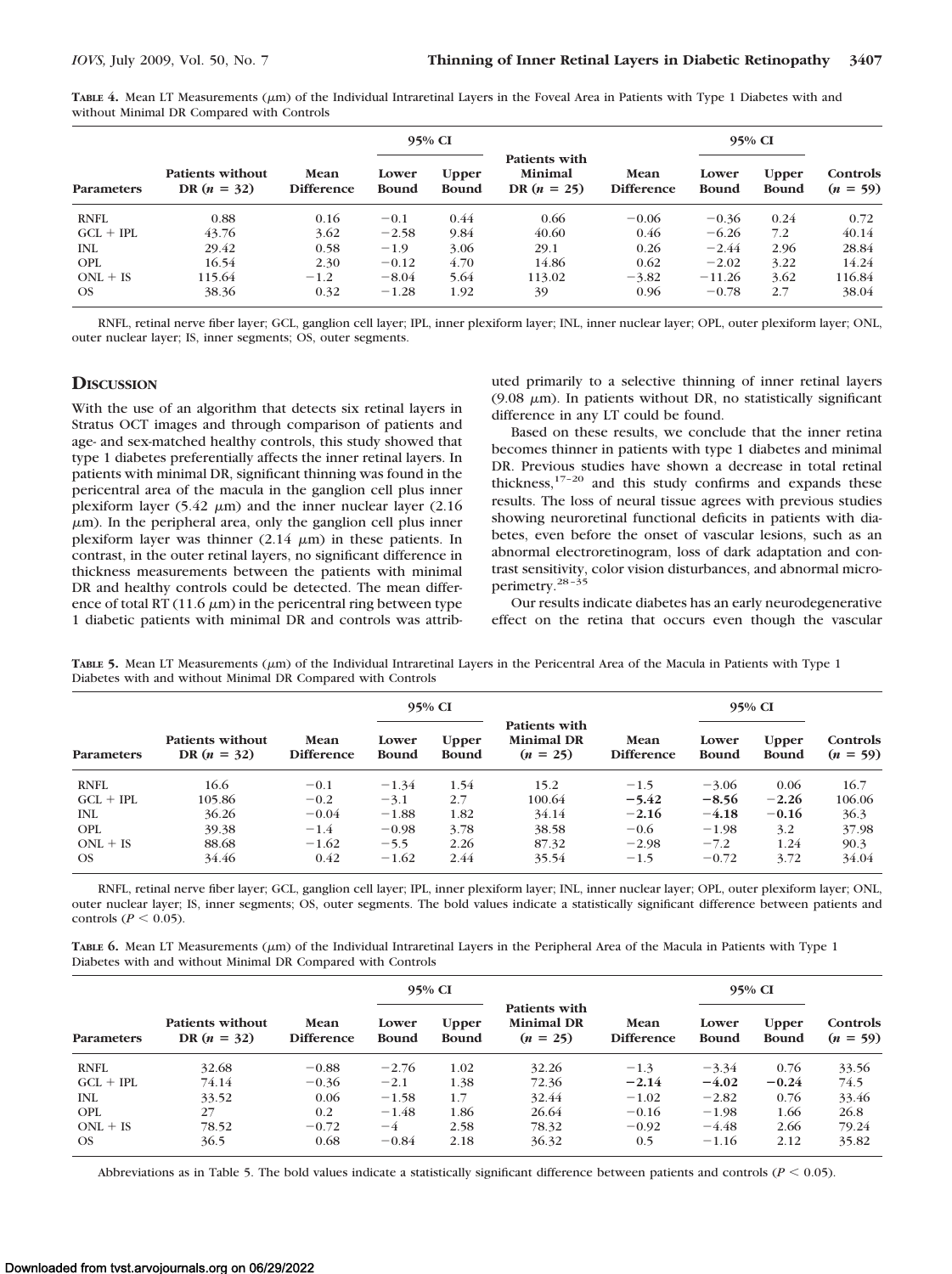component of DR remains minimal. The mechanisms behind this neurodegeneration are not clear. The inner retina, supplied by the retinal circulation, is relatively hypoxic compared with the outer retina, which is primarily supplied by the choroidal circulatory. In combination with the high metabolic demands of the retina, this makes the inner retina more vulnerable to metabolic stress induced by diabetes.<sup>36</sup> Another potential mechanism is the decreased availability of insulin, a survival factor for retinal neurons,  $37,38$  counteracting apoptosis of neuroglial cells in the inner retina induced by hyperglycemia and advanced glycation end products.<sup>4,39</sup>

In this study, the mean duration of DM in patients with minimal DR was 8 years longer than in patients without DR (Table 1), which indicates that both processes slowly develop over time and are late complications of DM. Although both processes are linked, the nature of their interdependence is unknown. Each process, once established, probably contributes to the progression of the other.<sup>36</sup> Therefore, neuronal apoptosis may be an important target for new therapeutic interventions.

The high interindividual variability in RT prevents the definition of a clear threshold between normal and abnormal RT. Consequently, RT measurements based on Stratus OCT are not suitable for detecting early neurodegeneration and thus are not applicable for the decision to treat. Future studies must address whether the increased resolution of spectral domain OCT or a combination of neuroretinal functional tests and RT measurements can be useful to detect early neural cell defects and to start possible neuroprotection.

The present study had several limitations. First, the grading of no or minimal background retinopathy was made by a single reader from a single set of stereoscopic central retinal photographs combined with clinical evaluation instead of the gold standard—seven-field stereo fundus photography read by independent, trained graders.<sup>40</sup> However, no patients had advanced retinopathy, indicating that the results do apply to the earliest stage of DR.

Secondly, the HbA1C of the healthy subjects was unknown. Type 2 diabetes is often subclinical; therefore, it cannot be excluded that some healthy subjects actually had diabetes and



#### Layer thickness difference in the pericentral area of the macula

**FIGURE** 3. Mean LT differences  $(\mu m)$  and 95% CI between patients with type 1 diabetes with and without minimal DR and age-matched controls in the pericentral area of the macula.

#### Layer thickness difference in the peripheral area of the macula



**FIGURE 4.** Mean LT differences  $(\mu m)$  and 95% CI between patients with type 1 diabetes with and without minimal DR and age-matched controls in the peripheral area of the macula.

elevated blood sugar levels, though the prevalence of diabetes at this age is low. In addition, the presence of undiagnosed diabetes would most likely have led to underestimation, not overestimation, of the difference in inner retinal thickness between patients and controls.

Stratus OCT is limited because only six scans are obtained that have to be interpolated over relatively large areas. With the advent of spectral domain OCT, regional differences in layer thickness can be determined more reliably. Although the faster scanning time and increased depth resolution of the spectral domain OCT allow for substantial improvement of retinal thickness mapping resolution, with fewer movement artifacts, there is no reason to believe that the outcome of this study would have been different if spectral domain OCT was used. It is, however, the next step to apply the segmentation algorithm to spectral-domain OCT volume scans of type 1 diabetic patients with no or minimal DR.

Although no direct relationship has been described, a layered structure of the retina, visible in histologic examination, is also present in OCT images by spatially separated intensity differences. Automated segmentation offers an objective, efficient method to quantify thickness of these individual retinal layers. As this study revealed, identification of separate retina layers and measurement of their thickness demonstrates that individual layers of the retina can be affected differently in certain diseases.

In summary, the decreased total RT most pronounced in the pericentral area in type 1 diabetic patients with minimal DR, compared to total RT in healthy controls, is attributed to a selective loss of thickness in the inner retinal layers and supports the concept that early DR includes a neurodegenerative component.

#### *References*

- 1. Brownlee M. Biochemistry and molecular cell biology of diabetic complications. *Nature.* 2001;414:813– 820.
- 2. Abu-El-Asrar AM, Dralands L, Missotten L, et al. Expression of apoptosis markers in the retinas of human subjects with diabetes. *Invest Ophthalmol Vis Sci.* 2004;45:2760 –2766.